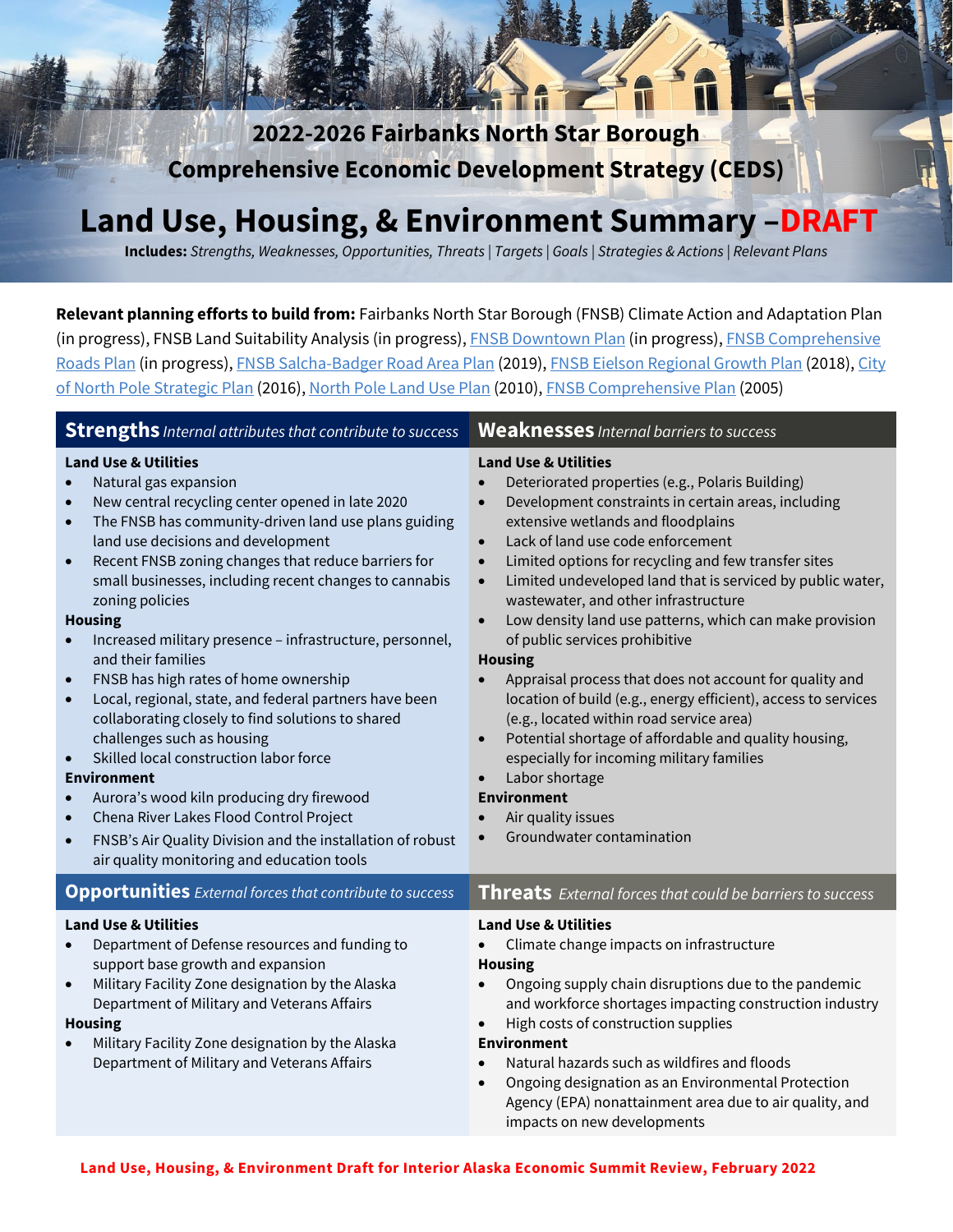#### **Land Use, Housing, & Environment Summary for Interior Alaska Economic Summit Review, February 2022**

### **Land Use, Housing, & Environment Goals** *– long term improvements & changes we want to see in 5 years or more*



- 1. FNSB has a healthy housing market with enough affordable, quality housing to meet current and anticipated housing needs.
- 2. Land use planning tools are used to maintain an appropriate balance between protecting freedoms while guiding development and growth.
- 3. FNSB residents have clean air, land, and water.

| <b>Strategies &amp; Actions</b> - the activities we will implement over the next 5 years to accomplish goals & targets<br>and who will lead them |                                                                                                                                                                                                                                                                                                                                                                                                                                                                                                                                                                                                                                                                                                                                                                                                                                                               |  |  |  |
|--------------------------------------------------------------------------------------------------------------------------------------------------|---------------------------------------------------------------------------------------------------------------------------------------------------------------------------------------------------------------------------------------------------------------------------------------------------------------------------------------------------------------------------------------------------------------------------------------------------------------------------------------------------------------------------------------------------------------------------------------------------------------------------------------------------------------------------------------------------------------------------------------------------------------------------------------------------------------------------------------------------------------|--|--|--|
|                                                                                                                                                  | 1. Construct Appropriate Housing - Construct quality, affordable housing to meet community needs.<br>(Goal1)<br>a. Conduct housing needs assessment and plans for annual updates.<br>b. Continue to collaborate closely on housing needs for incoming military families; this requires<br>transparent and real-time communications between local, regional, and federal/military partners<br>on current and anticipated needs, gaps, and changes.<br>Ensure new housing meets minimum quality requirements, including energy efficiency.<br>$\mathsf{C}$ .<br>d. Strategically plan for road and utility expansions to align with new housing construction plans.<br>e. Establish tax incentives to strategically encourage new housing.                                                                                                                      |  |  |  |
|                                                                                                                                                  | 2. Implement Land Use Plans - Implement land use recommendations from regional and subarea<br>plans. (Goal 2)<br>Implement current and planned subareas plans, including the Salcha-Badger Road Area Plan,<br>a.<br>Fairbanks Downtown Plan, and City of North Pole Comprehensive Strategic Plan.<br>b. Implement land use recommendations in the Eielson Regional Growth Plan, including:<br>Improve standards and processes affecting building quality for residential, commercial, and<br>other uses.<br>Update and improve the FNSB comprehensive land use categories and map.<br>ii.<br>Improve existing FNSB, borough-wide zoning code.<br>iii.<br>Improve planning tools to respond to natural environmental constraints and opportunities.<br>iv.<br>Develop an active monitoring process to assess needs and track progress on land use goals.<br>v. |  |  |  |
|                                                                                                                                                  | 3. Sustain a Healthy Environment - Address air and water quality challenges. (Goal 3)<br>a. Address water quality issues and expand water lines to residents impacted by water<br>contamination from sulfolane, Polyfluoroalkyl Substances (PFAS), and other pollutants.<br>b. Continue to take steps to improve air quality with a focus on reducing $PM_{2.5}$ .                                                                                                                                                                                                                                                                                                                                                                                                                                                                                            |  |  |  |
|                                                                                                                                                  | 4. Expand Utilities - Implement improvements to water, wastewater, and solid waste utilities, as<br>identified in the Eielson Regional Growth Plan. (Goals 1, 2)<br>Integrate planning for land use, transportation, and utilities.<br>a.<br>Identify and implement funding strategies for expanding water and wastewater service areas<br>b.<br>and distribution systems.<br>Use utility and land use planning to support air quality solutions.<br>c.                                                                                                                                                                                                                                                                                                                                                                                                       |  |  |  |
| 5.                                                                                                                                               | Review Land Use Policies - Review FNSB land use policies to ensure they are responsive to industry<br>needs. (Goal 2)<br>Establish policies to protect farmland.<br>a.<br>Ensure policies are compatible with evolving telecommunication infrastructure demands.<br>b.                                                                                                                                                                                                                                                                                                                                                                                                                                                                                                                                                                                        |  |  |  |



Developed as part of the 2022-2026 FNSB Comprehensive Economic Development Strategy (CEDS).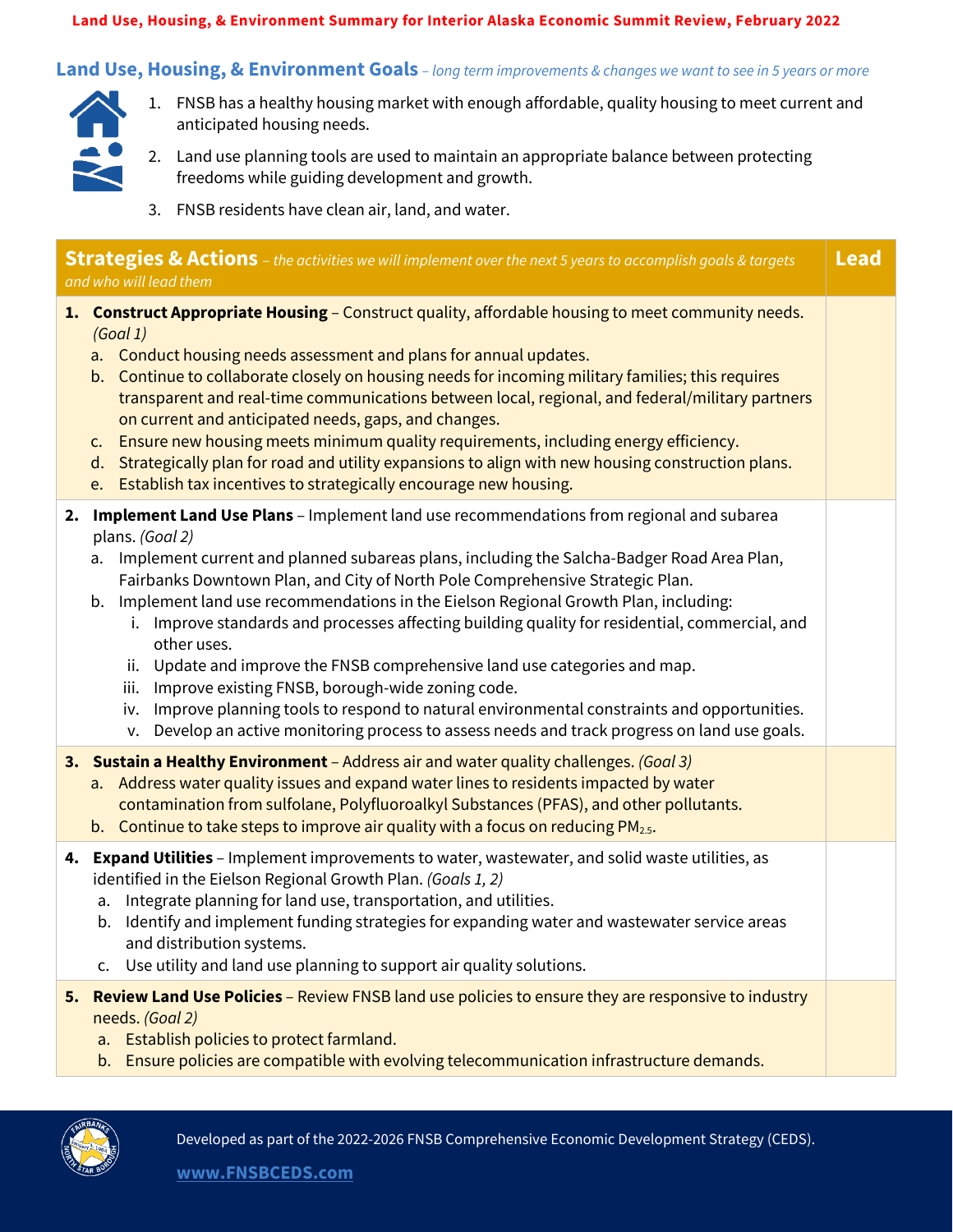## **Interior Alaska Economic Summit, February 22-23, 2022**

## **Land Use, Housing, & Environment Breakout: Discussion Summary (02-23- 22)**

To view results from the other sessions, visi[t https://fnsbceds.com/](https://fnsbceds.com/) (results will be posted by March 11<sup>th</sup>)

This document compiles feedback and notes from the breakout session. The other tools that were used to guide the discussion include:

- An economic cluster/influencer one-pager that identified a preliminary SWOT analysis, goals, strategies, actions, and measures of success
- A worksheet identifying a proposed economic vision statement and guiding questions for each of the activities. The guiding questions have been copied into this document for reference. The feedback on the economic vision statement was compiled separately and will be released by March  $11<sup>th</sup>$ .

| <b>First</b>  | Last                       | <b>Affiliation</b>                           | <b>Email</b>                      |
|---------------|----------------------------|----------------------------------------------|-----------------------------------|
| Alyssa        | Quintyne                   | The Alaska Center / Solarize Fairbanks       | alyssa@akcenter.org               |
| <b>Bryana</b> | Garcia-<br><b>DeLaCruz</b> | Thread                                       | bdelacruz@thrivalaska.com         |
| Jomo          | <b>Stewart</b>             | Fairbanks Economic Development Corporation   | jstewart@investfairbanks.com      |
| Joni          | Simpson                    | Fairbanks North Star Borough School District | joni.simpson@k12northstar.org     |
| Julie         | Luddington                 | Fairbanks North Star Borough School District | julie.luddington@k12northstar.org |
| Juliet        | Shepherd                   | Shepherd et. al                              | julietshepherd@gmail.com          |
| Mike          | Craft                      |                                              | mikecraft@akwind.net              |
| <b>Stacie</b> | Dublin                     | thread Resource & Referral                   | sdublin@thivalaska.com            |
| Terry         | Chapin                     | University of Alaska Fairbanks               | terry.chapin@alaska.edu           |

#### **Participants** (alphabetical by first name, based on sign in sheet)

Facilitated by Shelly Wade, Agnew::Beck Consulting

RSVPs: 28 participants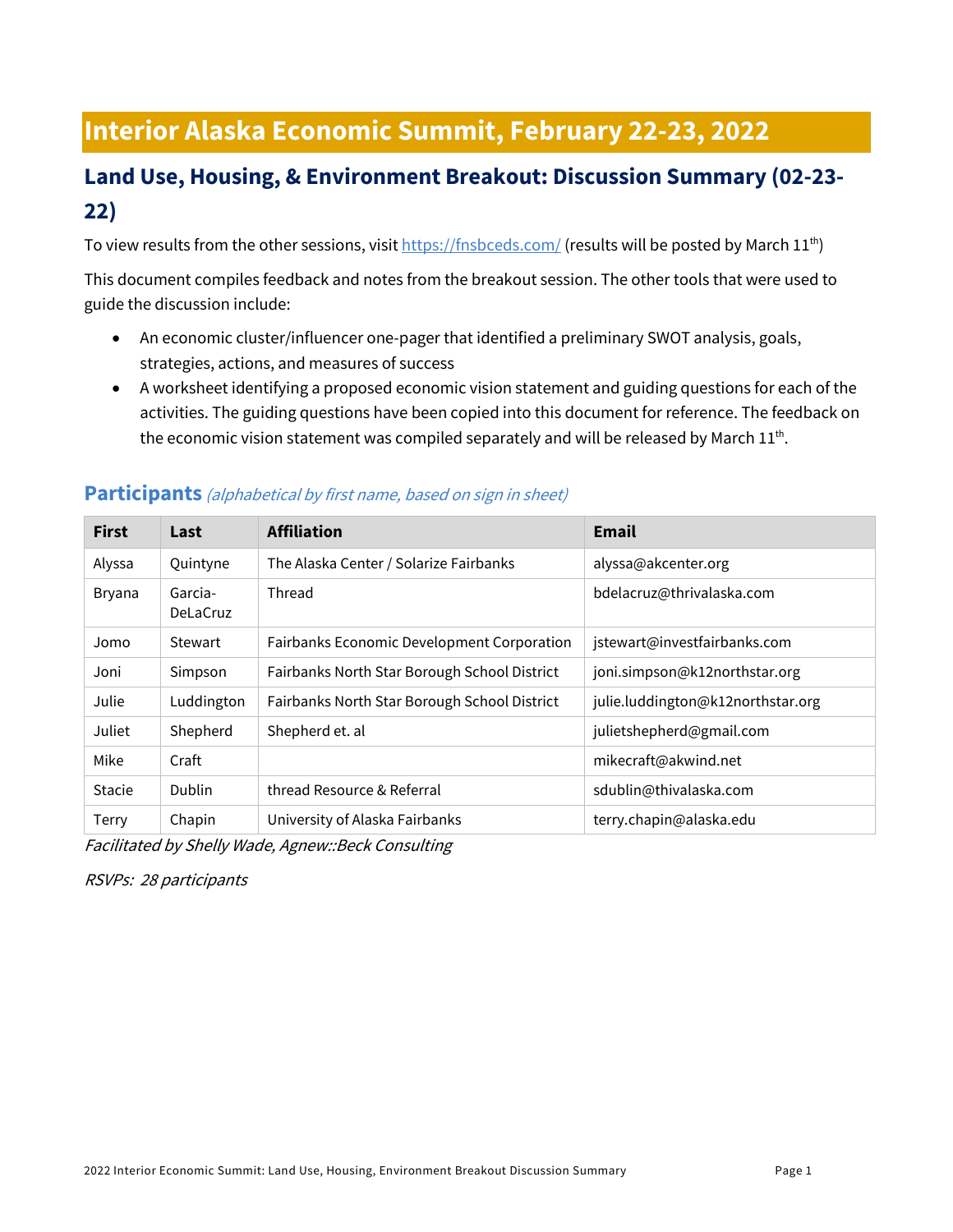## **Feedback on the Strengths, Weaknesses, Opportunities, and Threats (SWOT) Analysis**

#### **Guiding Questions:**

- 1. What did we get right? 3. What would you change?
	-
- 2. What's missing?
- 4. What's the most important item in each quadrant?

#### **Discussion Notes:**

#### Color Key: Blue = proposed revision **|** red = proposed deletion **|** green = proposed addition

| <b>Strengths</b>                                                                                                                                                                                                                                                                                                                 | <b>Weaknesses</b>                                                                                                                                                                                                                                                                                                                                                                                                                                                                                                                                                                                                                                                                                                                                                                                                                                                                                                                                                                                                                                                                                                                                                                                                                                                                                                                         |  |
|----------------------------------------------------------------------------------------------------------------------------------------------------------------------------------------------------------------------------------------------------------------------------------------------------------------------------------|-------------------------------------------------------------------------------------------------------------------------------------------------------------------------------------------------------------------------------------------------------------------------------------------------------------------------------------------------------------------------------------------------------------------------------------------------------------------------------------------------------------------------------------------------------------------------------------------------------------------------------------------------------------------------------------------------------------------------------------------------------------------------------------------------------------------------------------------------------------------------------------------------------------------------------------------------------------------------------------------------------------------------------------------------------------------------------------------------------------------------------------------------------------------------------------------------------------------------------------------------------------------------------------------------------------------------------------------|--|
| • Revise: last housing bullet, there is a strong<br>developer community but not enough<br>Add: AHFC energy rebate<br>Add: strong training program<br>Add: FNSB's wood changeout program (oil to gas)<br>Add: UAF's environmental work<br>Add: Cold Climate Housing Research Center<br>Add: intact environment<br>Add: cheap land | Revise: last bullet under housing should be broader - not just<br>$\bullet$<br>military families<br>Add: local saw mills for individuals to make their own homes<br>Add: No cooperative housing<br>Add: No indoor air quality measurements (NO <sub>2</sub> , CO <sub>2</sub> )<br>Add: Lack of affordable and quality housing<br>$\bullet$<br>Add: high taxes for utilities<br>Add: powerful coal lobby<br>Add: short building season<br>Add: no funding for energy rebate program anymore w/AHFC<br>۰<br>Add: lack of affordable housing for income-disadvantaged<br>people, seniors<br>Add: no energy policy<br>Add: no plan for renewables; where can we put them?<br>• Add: Native allotments of land, difficulty of transforming into<br>private/buildable land<br>Add: high proportion of old and/or ill-built housing stock<br>Add: low density developments are not intersectional to<br>communities of color<br>• Add: the community is not walkable<br>Add: few public community spaces<br>• Add: lack of environmental mitigation plans (both short term<br>and long term)<br>Add: expensive building materials<br>Add: natural gas inaccessibility<br>$\bullet$<br>Add: lack of intersectionality in policy<br>۰<br>• Add: military households receive funds for housing, local<br>households do not; competition for supply |  |
| <b>Opportunities</b>                                                                                                                                                                                                                                                                                                             | <b>Threats</b>                                                                                                                                                                                                                                                                                                                                                                                                                                                                                                                                                                                                                                                                                                                                                                                                                                                                                                                                                                                                                                                                                                                                                                                                                                                                                                                            |  |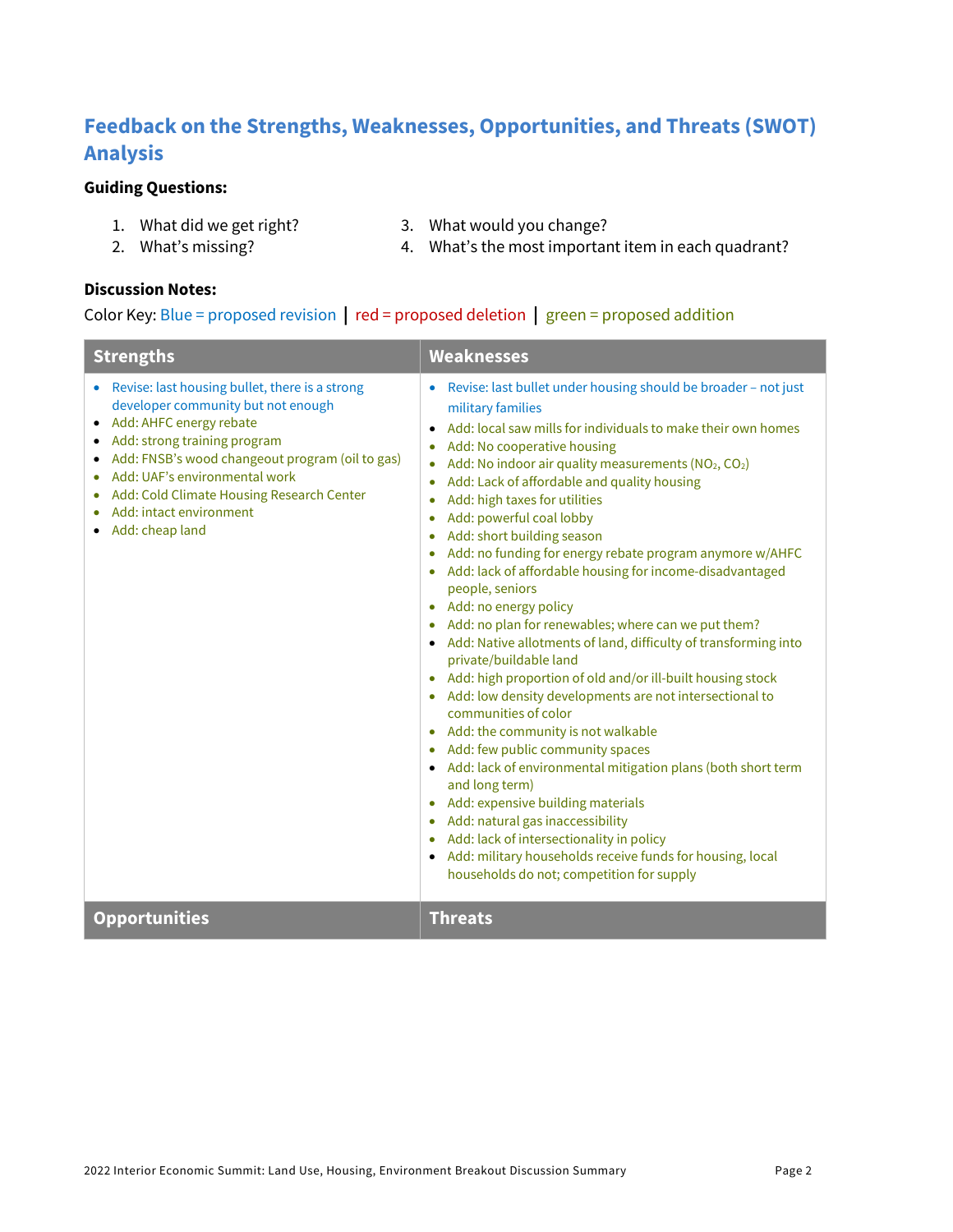| Add: cooperative housing for our workforce<br>$\bullet$<br>Add: average rent is \$1,300<br>$\bullet$<br>Add: welcome any Alaskans<br>$\bullet$<br>Add: increase density; provide opportunities for<br>businesses to develop in neighborhoods, in-fill<br>Add: Diversify locations of renewable energy,<br>$\bullet$<br>install them in more places<br>Add: Solar arrays<br>$\bullet$<br>Add: high efficiency building<br>$\bullet$<br>Add: increased collaboration between utilities<br>Add: on bill financing to do energy improvements<br>$\bullet$<br>Add: C-PACE including new bill<br>$\bullet$<br>Add: Alaska Gasline<br>$\bullet$<br>Add: infrastructure bill<br>$\bullet$<br>Add: community zoning engagement<br>$\bullet$<br>Add: rent limitations (e.g., rent can be no more<br>$\bullet$<br>than a certain percent above the landlord's<br>mortgage) | Revise: add to natural hazards list: winds, snow storms, pollen<br>$\bullet$<br>Revise: separate supply chain disruptions and workforce<br>$\bullet$<br>shortages into separate bullets<br>Add: indoor air quality policies and guidelines<br>$\bullet$<br>Add: draft cabins & sanitization<br>ó<br>Add: Natural gas expansion<br>۰<br>Add: Barging, supply chain issues, labor shortages<br>۰<br>Add: aging workforce<br>$\bullet$ |
|-----------------------------------------------------------------------------------------------------------------------------------------------------------------------------------------------------------------------------------------------------------------------------------------------------------------------------------------------------------------------------------------------------------------------------------------------------------------------------------------------------------------------------------------------------------------------------------------------------------------------------------------------------------------------------------------------------------------------------------------------------------------------------------------------------------------------------------------------------------------|-------------------------------------------------------------------------------------------------------------------------------------------------------------------------------------------------------------------------------------------------------------------------------------------------------------------------------------------------------------------------------------------------------------------------------------|
|-----------------------------------------------------------------------------------------------------------------------------------------------------------------------------------------------------------------------------------------------------------------------------------------------------------------------------------------------------------------------------------------------------------------------------------------------------------------------------------------------------------------------------------------------------------------------------------------------------------------------------------------------------------------------------------------------------------------------------------------------------------------------------------------------------------------------------------------------------------------|-------------------------------------------------------------------------------------------------------------------------------------------------------------------------------------------------------------------------------------------------------------------------------------------------------------------------------------------------------------------------------------------------------------------------------------|

Comments on past plans:

- Add to the plans listed on the front page: 1991 roads plan
- What are viewed as the positive results of the previous plans? Outcomes?
- Process of planning is valuable

#### **Goals, Strategies, Actions Discussion Questions**

#### **Guiding Questions:**

- 1. What did we get right?
- 2. What would you change?
- 3. What's missing?
- 4. Who will lead each of the strategies? What do you see as you/your organization's role?
- 5. Which of the strategies is most important for us to focus on over the next year?

#### **Discussion Notes:**

- Goals
	- Revise: Goal #1 to include, "connected to appropriate utilities"
	- Revise: Goal #3 should mention indoor air quality and monitoring
- Strategy 1: Construct Appropriate Housing
	- Revise: revise the strategy to include existing housing
	- Revise the strategy to include efficient, accessible
	- Revise: revise the strategy to also encourage home ownership
	- Revise: action b should be expanded to not just focus on military
	- Revise action c to include affordable, diverse resources
	- Add: we need cooperative housing; support legislation for these types of communities
	- Add: encourage homeownership to the strategy wording
	- Add: retire unsuitable inventory